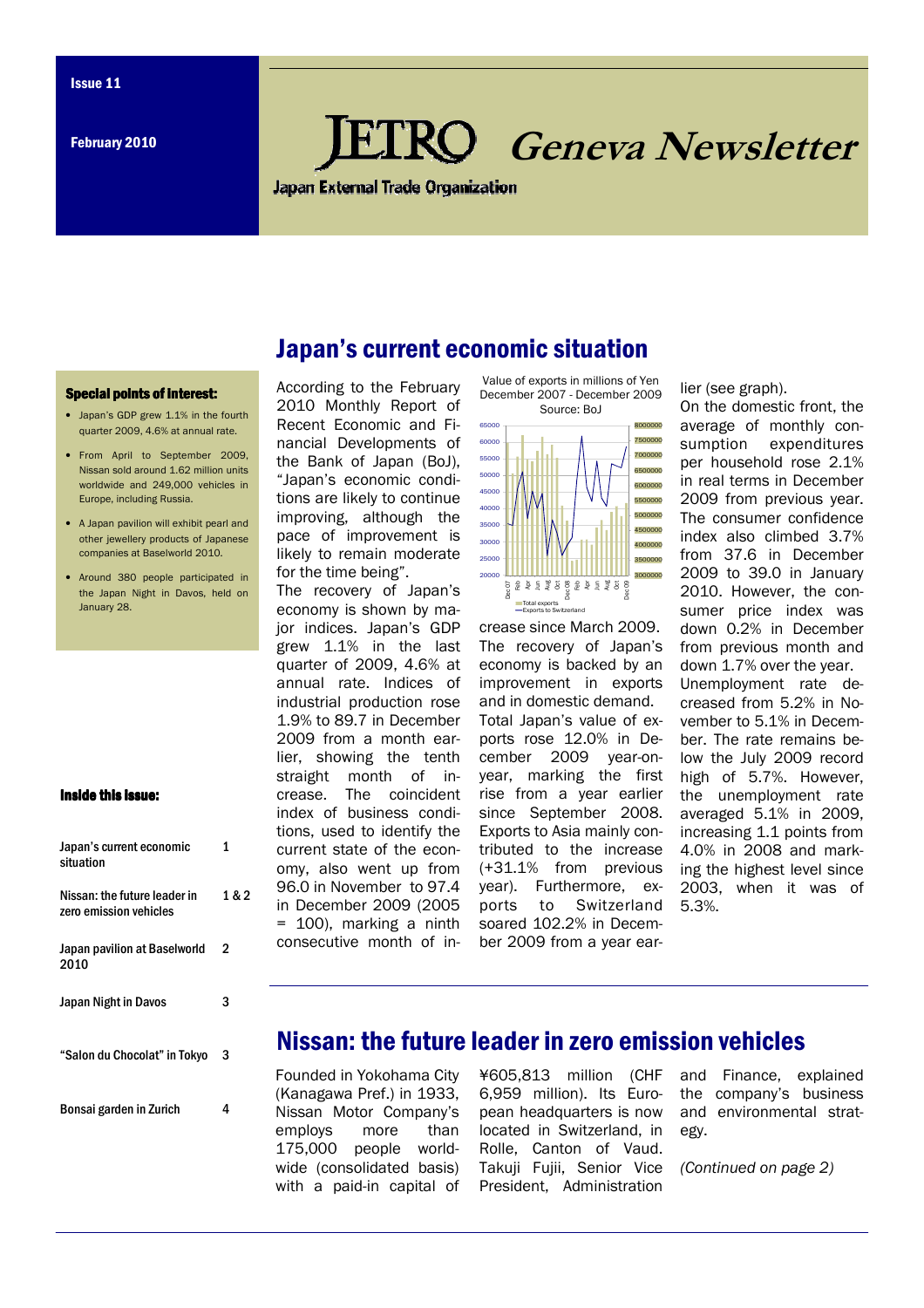## Nissan: the future leader in zero emission vehicles



Nissan Leaf

#### (Continued from page 1)

#### Business strategy to face the economic crisis

From April to September 2009, Nissan sold around 1.62 million units worldwide and 249,000 vehicles in Europe, including Russia. Its net income after taxes was of ¥9.0 billion (CHF 103.4 million). As sales of vehicles declined from 68 million units in 2007 to 65.1 million units in 2008, Nissan reduced the inventory to adapt to the market.

However, in Western Europe, government incentives to purchase cars helped a recovery in demand in 2009. In its European markets, the most popular vehicles are the crossover SUV Qashqai and the compacts Pixo, Micra and Note. "Thanks to Nissan's flexible methodology, its production

increased rapidly and caught this trend", Mr. Fujii (see picture) said. Nissan's sales were therefore better than expected in Europe, except in Russia.

#### Becoming a leader in zero -emission vehicles

To reach the Nissan's commitment to become "a leader in zero-emission



Takuji Fujii, Senior Vice President, Administration & Finance, Nissan International SA

vehicles", the Nissan-NEC joint venture Automotive Energy Supply Corporation is developing and marketing lithium-ion batteries for electric cars. So far, Nissan and Renault have formed over 30 public and private partnerships to develop electric car's infrastructures in countries such as Denmark, Portugal, Monaco, Israel, USA, Canada, Mexico, Japan (Kanagawa Pref.) and China.

Late 2010, Nissan will market the Nissan Leaf all -electric car (see picture). The Nissan Leaf will be a medium size car with a top speed of 140 km/h and a range of around 160 km, meeting needs of 90% of drivers. The car will also be equipped with highly advanced ITsystems able to locate power chargers and to pre -warm the car before driving.



Japanese pearls of Shimada Trading Co., Ltd.

# Japan pavilion at Baselworld 2010

A Japan pavilion will be held at Baselworld 2010, hall 6 (March 18 to 25). Eight Japanese companies will exhibit pearl products: Sanwa Pearl Co., Ltd.; Shimada Trading Co., Ltd; Yakushi Pearl; Tanaka Pearl Co., Ltd.; LA PERLE D'ORIENT; Nishijin Pearl Co., Ltd.; Akoya Pearl Co., Ltd. (collana); PEARL INTER-NATIONAL CO., LTD. Two companies will show other jewellery products: HAND MADE JEWELRY éclat; REN-AISSANCE GEM INC. The culture of pearls was

developed first in Japan in the late 19th century. Strings of pearls were already worn in Ancient Rome, but production of pearls then remained a natural process. Japan developed the culture of pearls and expanded its business worldwide throughout the 20<sup>th</sup> century.

According to the Ministry of Agriculture, Forestry and Fisheries, 25 tons of pearls were produced in 2008 in Japan.

Pearls are spherical ob-

jects composed of calcium carbonate made by mollusks, especially oysters. The original Japanese pearls are produced in the Pinctada fucata martensii, also known as the akoya oyster. Generally white or cream colored, they are renowned for their luster.

For further information on Japan Pavilion at Baselworld, see JETRO Geneva Website: http://www.jetro.go.jp/ switzerland/topics/ 20100223099-topics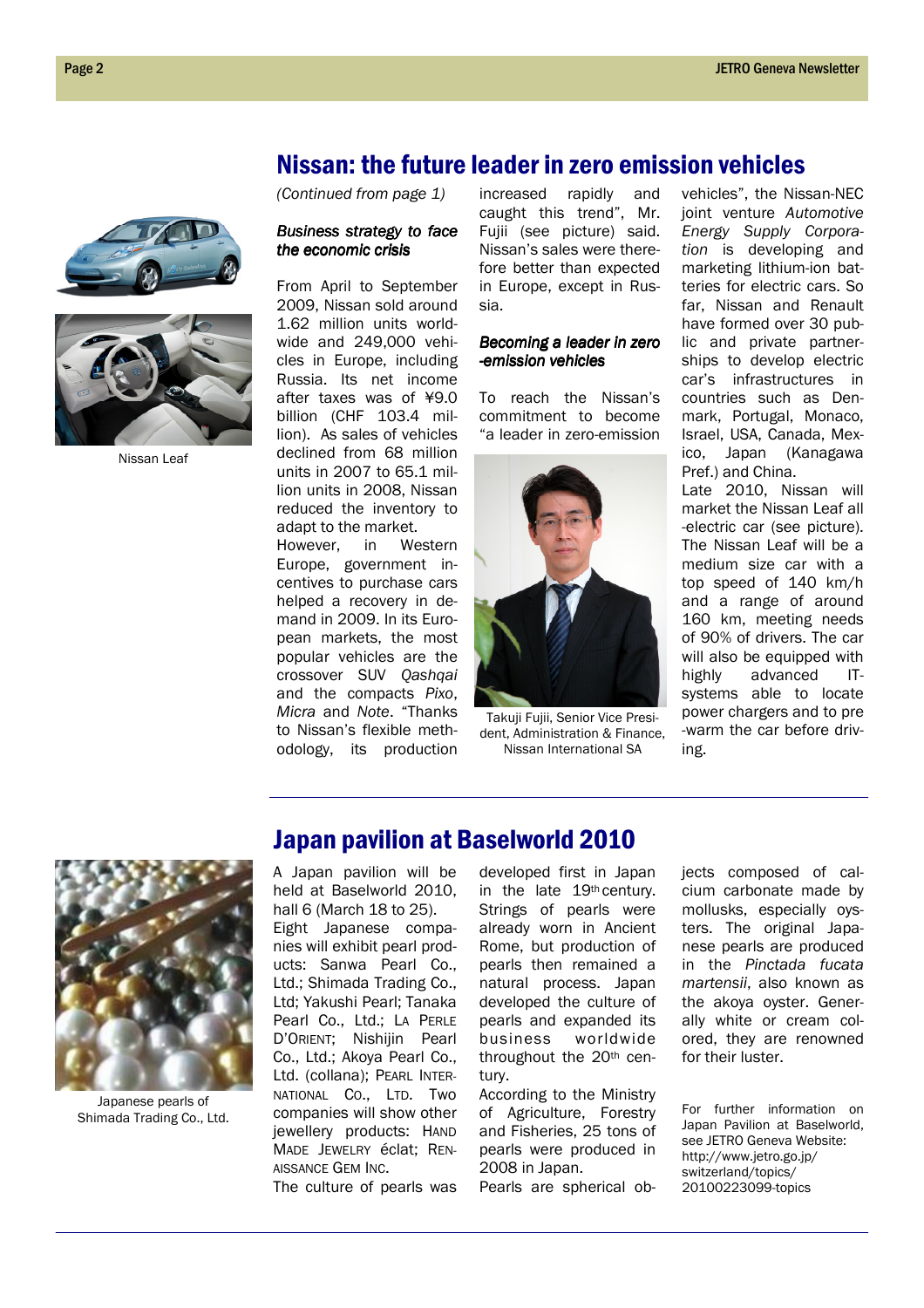# Japan Night in Davos

"Japan Night 2010, Davos: Japanese Fine Food Fair" was organized by the JETRO in collaboration with the Ministry of Agriculture, Forestry and Fisheries (MAFF) and with the support of the Ministry of Economy, Trade and Industry (METI), the Ministry of Foreign Affairs (MOFA) and the Ministry of Land, Infrastructure, Transport and Tourism (MLIT). The event was held on January 28, during the Davos World Economic Forum (January 27 to 31). The fair aims to offer participants an opportunity to experience traditional



Klaus Schwab Founder and Executive Chairman of the World Economic Forum

Japanese food and culinary culture.

Following the welcome statement of Mr. Ishige, Vice-Minister for International Affairs, METI, highlevel participants broke the cask of sake. Called in Japanese "Kagami Biraki", it is the Japanese ceremony to open events traditionally falling on January 11, or around that date. About 380 participants enjoyed the Japanese sushis, fruits, other Japanese foodstuffs and various types of sakes. Many participants expressed their pleasures and underlined the quality of the products. They were also impressed by the "Amezaiku" art. It is a Japanese candy craft artistry. The artist shaped flowers, animals and human characters.



Kagami Biraki (traditional ceremony for event opening) From left to right: Mr. Hayashi (JETRO chairman), Mr. Ishige (Vice-Minister for International Affairs, Japan's Ministry of Economy, Trade and Industry), Mr. Kitajima (Ambassador Extraordinary and Plenipotentiary, Permanent Representative of Japan to the International Organizations in Geneva), Dr. Touré (Secretary-General, International Telecommunication Union), Ms. Monika Rühl Burzi (Head of the Bilateral Economic Relations Division, Swiss State Secretariat for Economic Affairs) and Mr. Yamashita (Director-General, International Affairs Department, Japan's Ministry of Agriculture, Forestry and Fisheries)



Handmade sushis





Sake-testing "Amezaiku" artist

## "Salon du Chocolat" in Tokyo

The 8th "Salon du Chocolat" returned from 27<sup>th</sup> January to 21st February in Tokyo for the eighth time. The Show is hosted by the ISETAN Department Store, which is frequented by 425,000 visitors each week. Over more than 1350 m2, 50 Japanese and foreign brands, including Swiss, French and Belgium famous ones, exhibit their chocolate creations.

Japanese chocolates may have specific flavors. They can be mixed with Azuki beans paste (red Japa-

nese beans), green tea, yuzu (east Asia citrus fruit)…

On Valentine's Day, Japanese women used to giving chocolates as evidences of love to their boyfriend or husband or as evidences of friendship to their friends, co-workers and superiors… According to the statistics of the Chocolate & Cocoa Association of Japan, around 15% of annual chocolates sales are purchased during the Valentine season. For more than twenty years, men also give chocolates

to women on the White Day, exactly one month later, on 14th March.

Japanese people eat a lot less chocolates than Swiss people. A Japanese person consumes in average 2.2 kg of chocolates per year against 10.8 kg for a Swiss person (see table).

However, with a population of 127 million people (as of January 1, 2010, Japan's Statistics Bureau), the global consumption of chocolates in Japan remains higher than in Switzerland (278,575 kg against 82,470 kg).

Consumption of chocolates in 2007 Source: International<br>Confectionery Association

| Country       | Consumption<br>(per head, kg) |
|---------------|-------------------------------|
| Australia     | 5.6                           |
| Austria       | 8.2                           |
| Belgium       | 10.1                          |
| China         | 0.1                           |
| France        | 6.9                           |
| Germany       | 11.4                          |
| Ireland       | 12.4                          |
| Italy         | 3.4                           |
| Japan         | 2.2                           |
| Switzerland   | 10.8                          |
| UK            | 10.8                          |
| United States | 5.2                           |